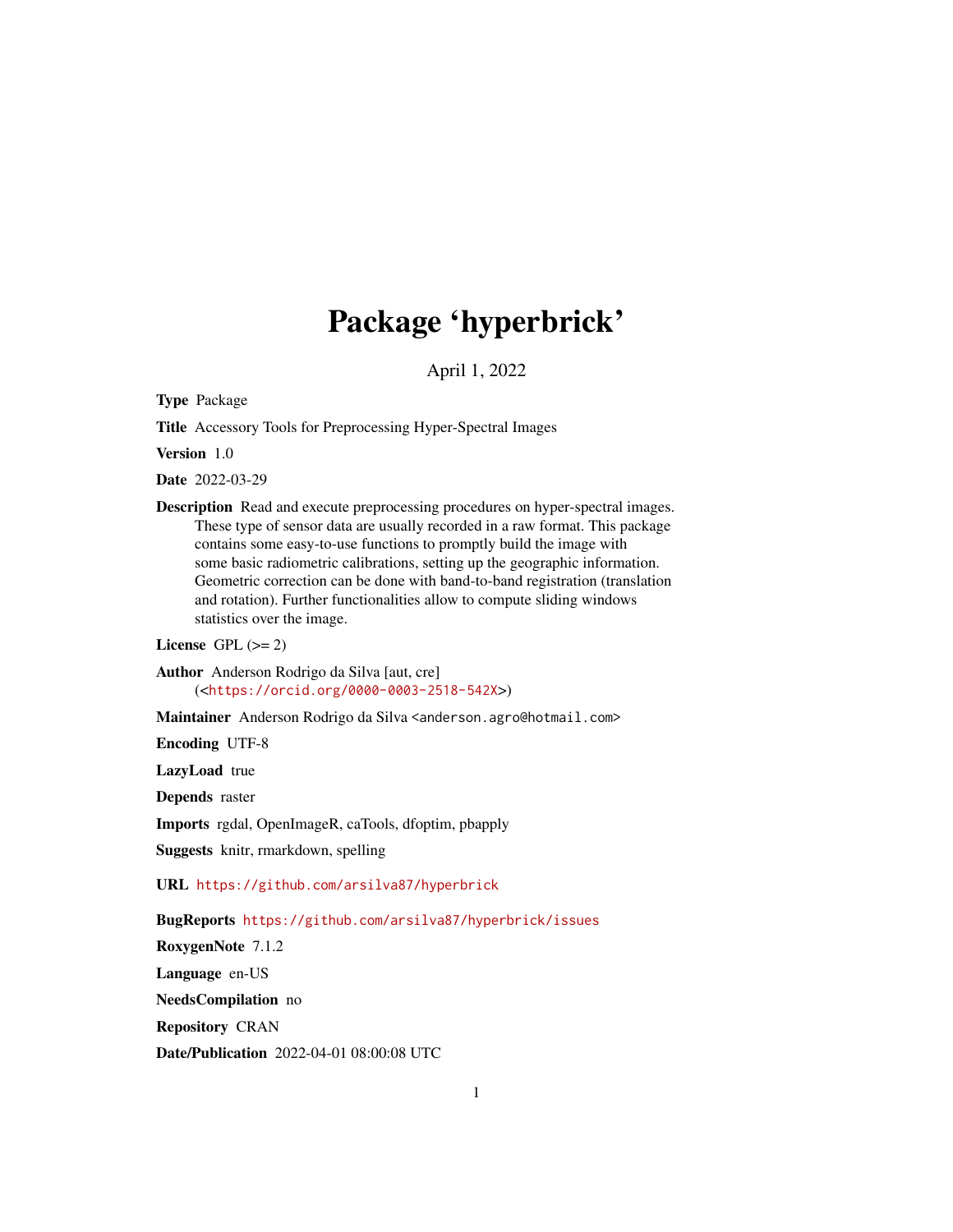## <span id="page-1-0"></span>R topics documented:

| Index |  |
|-------|--|
|       |  |

hyperbrick-package *Accessory Tools for (Pre)Processing Hyperspectral Images*

## Description

Read and (pre)process hyperspectral images. These type of sensor data is usually recorded in some raw format. This package contains some easy-to-use functions to promptly build the image with some basic radiometric calibrations and setting up the spatial information. Geometric correction can be done with band-to-band registration (translation and rotation). Further functionalities allows to compute sliding windows statistics over the image.

## Details

| hyperbrick |
|------------|
| Package    |
| 0.1        |
| 2021-11-22 |
| $GPL (=2)$ |
|            |

## Note

*hyperbrick* is an ongoing project. Any and all criticism, comments and suggestions are welcome. URL <https://arsilva87.github.io/hyperbrick/>

## Author(s)

Anderson Rodrigo da Silva Maintainer: Anderson Rodrigo da Silva <anderson.agro@hotmail.com>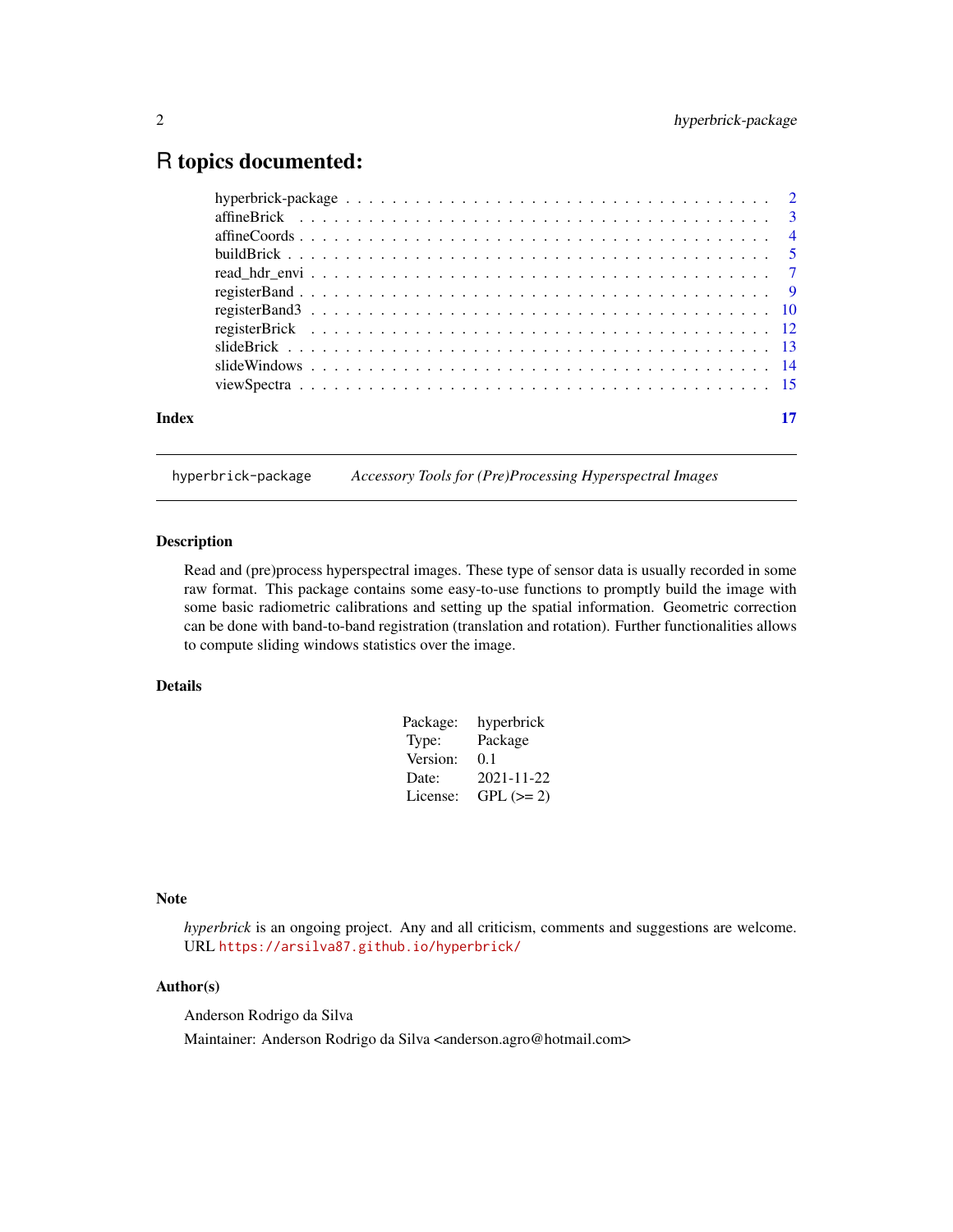## <span id="page-2-1"></span><span id="page-2-0"></span>Description

Affine transformations are of type  $f(x) = Ax + b$ , where x is the spatial coordinates (2D in this case), A is a rotation matrix (it can also include scale/shear parameters, but only rotation is considered here), and  $b$  is the translation (xy shift) parameters.

#### Usage

 $affineBrick(Brick, angle = 0, xy_shift = c(0, 0))$ 

## Arguments

| Brick    | An object of class RasterBrick, RasterStack or RasterLayer (from package<br>raster).                                                      |
|----------|-------------------------------------------------------------------------------------------------------------------------------------------|
| angle    | A numeric value of the angle (in degrees, 0-360) to rotate Brick. A negative<br>value will change the direction of rotation to clockwise. |
| xy_shift | A numeric vector of length two with the x and y shift (the translation parame-<br>ters).                                                  |

## Value

An object of the same class as the input Brick.

#### Note

Affine transformation affects the image dimension.

## See Also

[affineCoords\(\)](#page-3-1), [registerBrick\(\)](#page-11-1)

```
p <- system.file('exdata', 'soybean.tif', package = 'hyperbrick')
im \leftarrow brick(p)print(im)
# view band-3
plot(im[[3]], col = gray.colors(20), asp = 0)
# rotate band-3 at 3.5 degrees counter-clockwise
b3_rot <- affineBrick(im[[3]], angle = 3.5)
plot(b3_rot, add = TRUE, legend = FALSE,
   col = adjustcolor(terrain.colors(20), 0.5))
```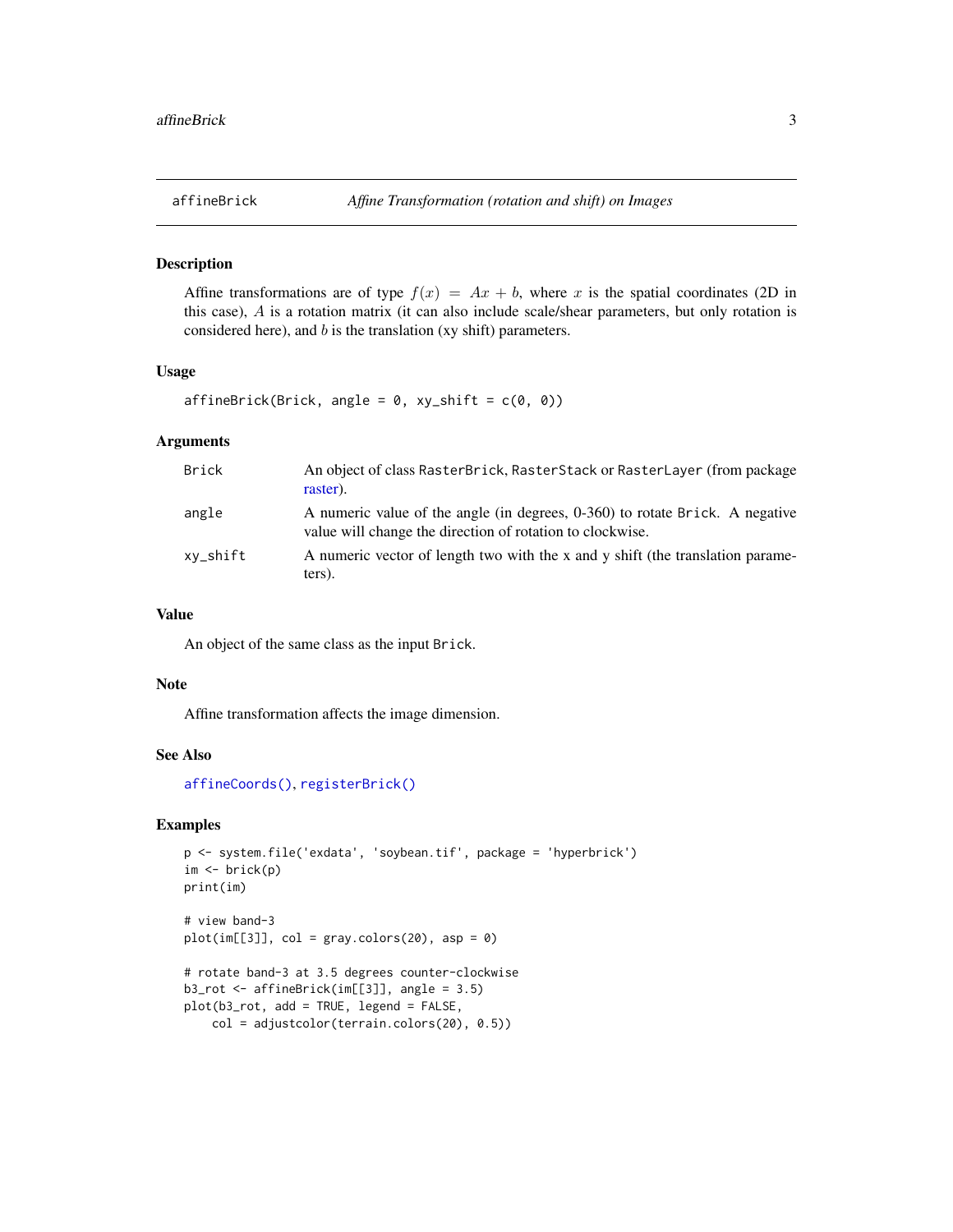#### Description

Affine transformations are of type  $f(x) = Ax + b$ , where x is the spatial coordinates (2D in this case), A is a rotation matrix (it can also include scale/shear parameters, but only rotation is considered here), and  $b$  is the translation (xy shift) parameters.

## Usage

```
affineCoordinates(s, angle = 0, xy_shift = c(0, 0))
```
#### Arguments

| <sub>S</sub> | A spatial object where raster::coordinates() can be extracted from. Exam-<br>ple classes: Extent, RasterLayer, RasterBrick, RasterStack (from package<br>raster), SpatialPolygon (from package sp). |
|--------------|-----------------------------------------------------------------------------------------------------------------------------------------------------------------------------------------------------|
| angle        | A numeric value of the angle (in degrees, 0-360) to rotate s. A negative value<br>will change the direction of rotation to clockwise.                                                               |
| xy_shift     | A numeric vector of length two with the x and y shift (the translation parame-<br>ters).                                                                                                            |

#### Value

A two-column matrix with the transformed coordinates (xy).

#### See Also

[affineBrick\(\)](#page-2-1)

```
p <- system.file('exdata', 'soybean.tif', package = 'hyperbrick')
im <- brick(p)
print(im)
# view band-3
plot(im[[3]], col = gray-color(20), asp = 0)# draw a spatial polygon on image
pol <- Polygon(extent(c(40, 85, 50, 150)))
lines(pol)
# rotate and shift the spatial polygon
new\_pol \leq -affineCoordinates(pol, angle = -3, xy\_shift = c(-11, 0))plot(im[[3]], col = gray-color(20), asp = 0)lines(new_pol)
```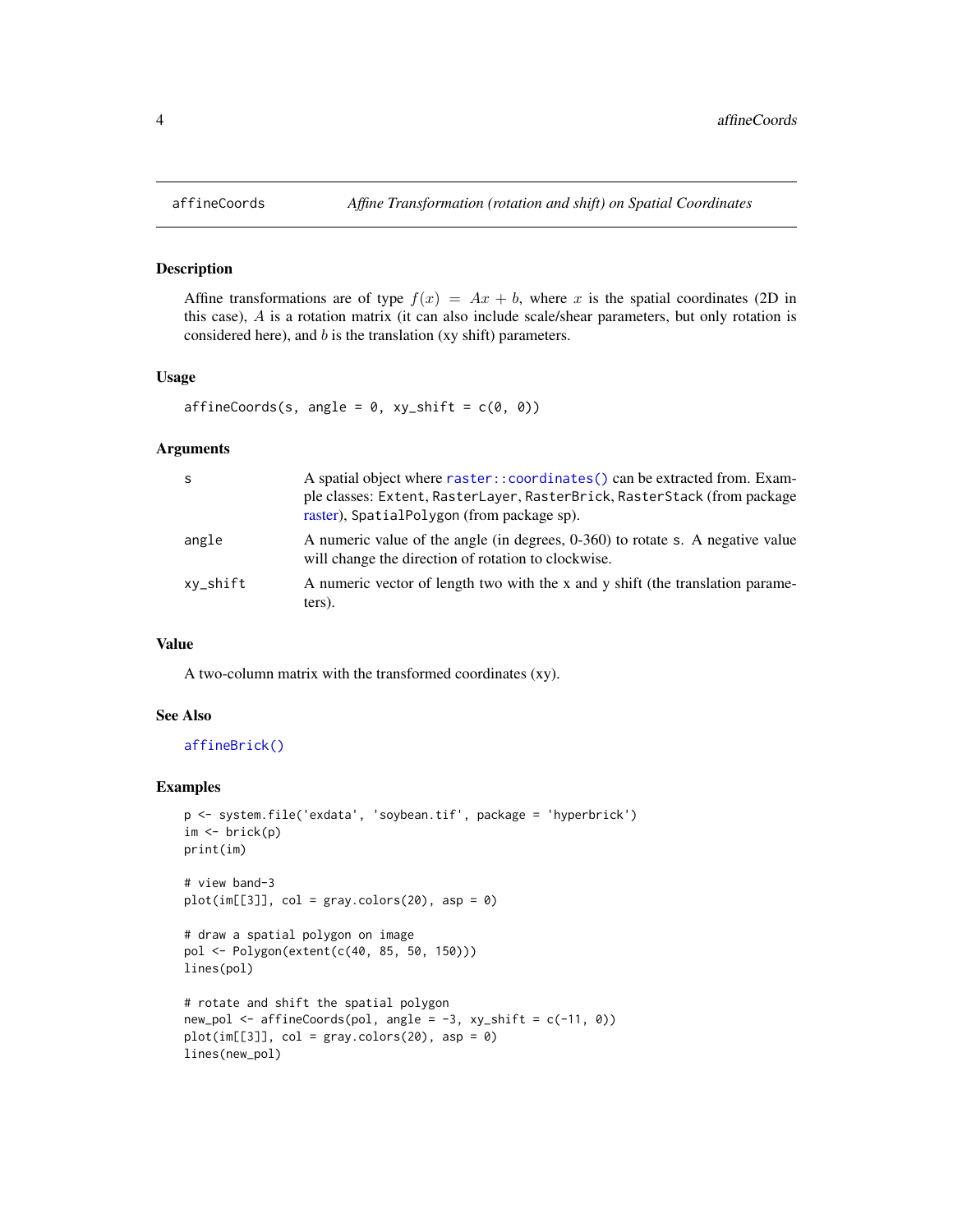```
# do some analysis within it, like:
new_pols <- SpatialPolygons(list(Polygons(list(Polygon(new_pol)), "id0")))
plot(mask(im[[3]], new_pols))
mean(extract(im[[3]], new_pols)[[1]])
```
<span id="page-4-1"></span>

buildBrick *Read and Pre-Process Hyperspectral Image*

## Description

Retrieve the raw data from the ENVI file, simultaneously read the header file and build a Brick containing all the layers (spectral bands) of the hyperspectral image. Optionally, do pre-processing steps on row data, such as: radiometric correction using the Dark Object Subtraction (DOS) method, set up the spatial extents using the coordinates of a reference layer and inputs of the camera, convert the row values (digital numbers) to spectral features such as radiance or reflectance.

#### Usage

```
buildBrick(
  path,
  path_hdr = sub(".dat", ".hdr", path, fixed = TRUE),
  hFOV = NULL,vFOV = NULL,height = NULL,ref\_layer = 1,
  spectral_feature = c("raw", "radiance", "reflectance"),
  reflectance_method = c("irradiance", "white_panel"),
  dark_path = NULL,
  dark_quantile = 0.25,
  white_path = NULL
)
```
#### Arguments

| path      | A character giving the path for the ENVI file (.dat).                                                                                            |
|-----------|--------------------------------------------------------------------------------------------------------------------------------------------------|
| path_hdr  | (Optional, character) The path for the header file (.hdr).                                                                                       |
| hFOV      | (Optional, numeric) The horizontal Field Of View (in degrees) of the camera.<br>Note: this is used to calculate the spatial extent. See Details. |
| vFOV      | (Optional, numeric) The vertical Field Of View (in degrees) of the camera. Note:<br>this is used to calculate the spatial extent. See Details.   |
| height    | (Optional, numeric) The flight altitude (in meters). Note: this is be used to<br>calculate the spatial extent. See Details.                      |
| ref_layer | (Optional, integer) The reference layer (spectral band) to be used to set up the<br>geographic location of the image.                            |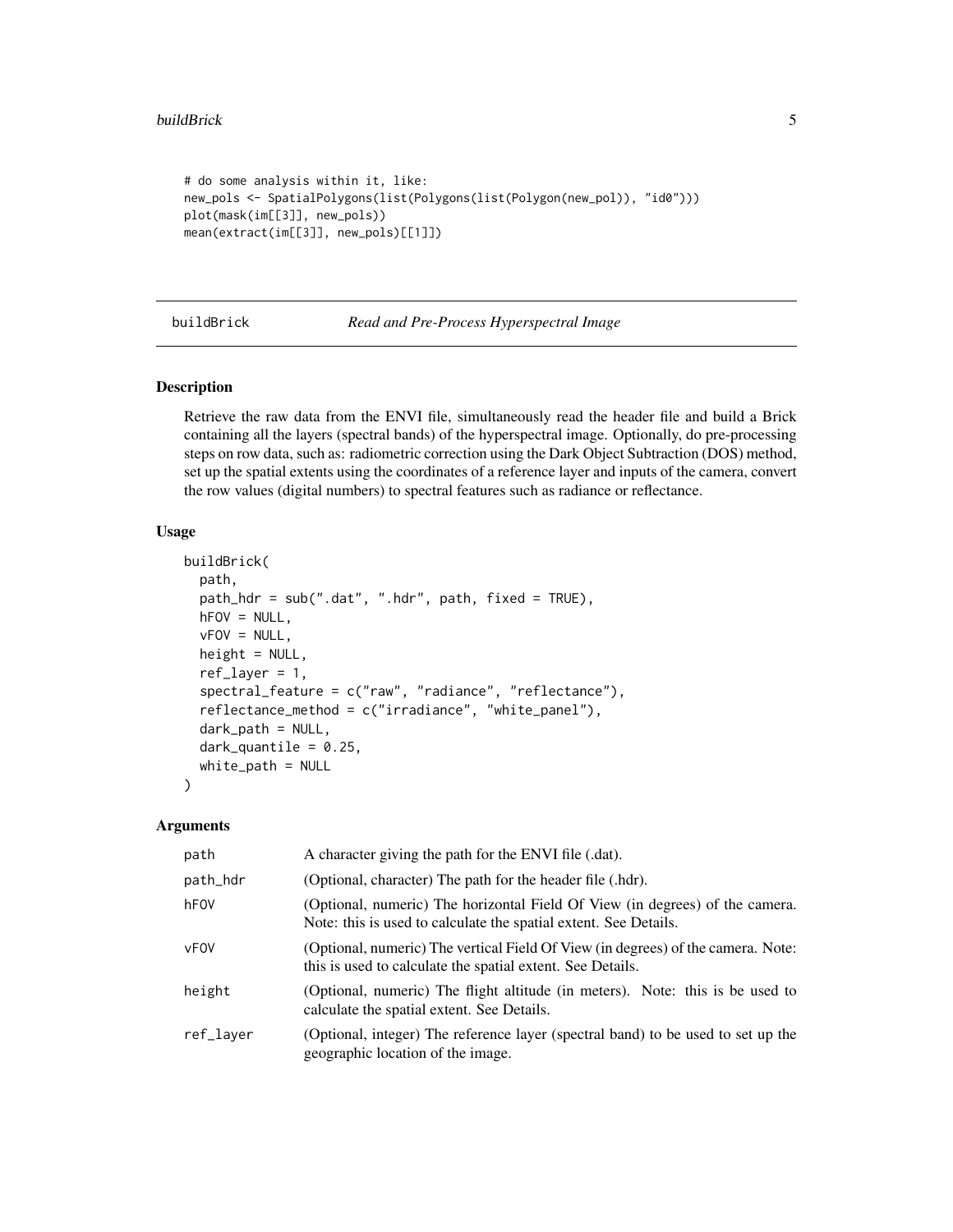<span id="page-5-0"></span>

| spectral_feature   |                                                                                                                                                                                     |  |
|--------------------|-------------------------------------------------------------------------------------------------------------------------------------------------------------------------------------|--|
|                    | A character giving the name of the spectral feature to be loaded. Must be one of                                                                                                    |  |
|                    | the three: "raw" (digital numbers), "radiance", "reflectance". See Details.                                                                                                         |  |
| reflectance method |                                                                                                                                                                                     |  |
|                    | A character for selecting the method to calculate the reflectance values. It must<br>be one of the following: "irradiance" or "white_panel". See Details.                           |  |
| dark_path          | (Optional) A character giving the path for the ENVI file containing the dark<br>reference raw values, a.k.a. noisy energy, for DOS calibration. See Details.                        |  |
| dark_quantile      | A numeric value used to calculate the quantile of the dark reference raw values<br>of each spectral band. Default is 0.25. This will be used for the DOS radiometric<br>correction. |  |
| white_path         | (Optional) A character giving the path for the ENVI file containing the white<br>panel. See Details.                                                                                |  |

## **Details**

The geographical coordinates (xy) registered in the header file are automatically retrieved. If the arguments hFOV, vFOV and height are passed, buildBrick will automatically compute the UTM zone and the spatial extent, and set up the coordinate reference system.

"radiance" is obtained by multiplying the raw values of each spectral band by the respective "gain" values registered in the header file (if available).

If "reflectance" is passed as value for the argument spectral\_feature, then the value of the next argument, reflectance\_method, will be used to calculate the reflectance values. The "irradiance" method consists of using the solar irradiance values registered in the header file (if available) at each spectral band as reference for the radiance values reaching the camera sensor. If "white\_panel" is chosen, then the path for the ENVI file containing the image of the white panel must be passed as value for the respective argument. Note that buildBrick will consider value of the white panel as the maximum.

Make sure that the header file (.hdr) has the same name as the ENVI (.dat) file when pointing them at the arguments dark\_path or white\_path.

#### Value

A RasterBrick object (from the package [raster\)](#page-0-0).

## See Also

[read\\_hdr\\_envi\(\)](#page-6-1), [raster::brick\(\)](#page-0-0)

```
# Point to an ENVI data
path <- system.file('exdata', 'obory.dat', package = 'hyperbrick')
# First, let's check the header file
# There are 81 bands. First two are noisy.
# Irradiance is available.
path_hdr <- system.file('exdata', 'obory.hdr', package = 'hyperbrick')
readLines(path_hdr)
```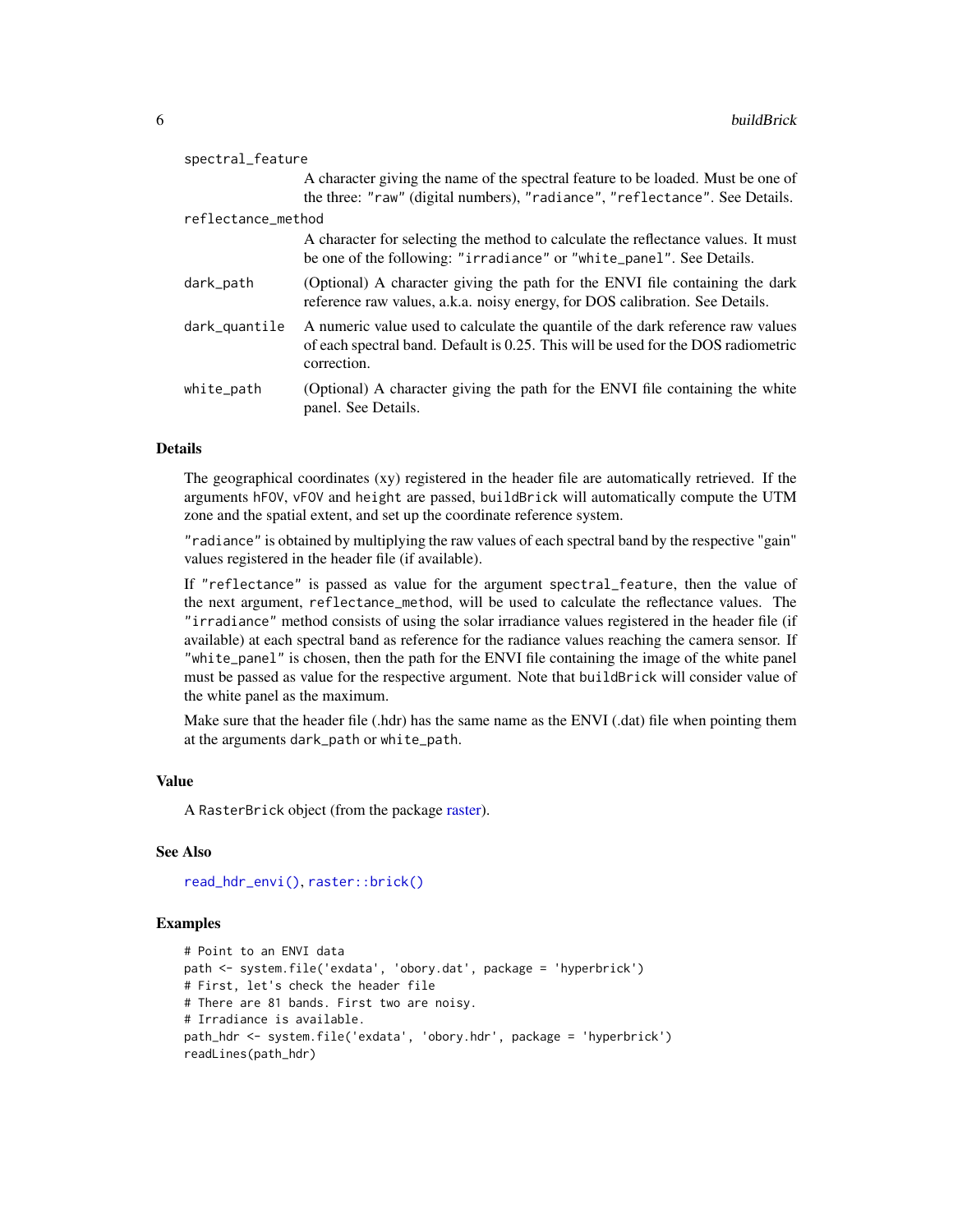```
# Example 1 - raw values
path <- system.file('exdata', 'obory.dat', package = 'hyperbrick')
b <- buildBrick(path)
print(b)
plot(b, 35)
# Example 2 - set up CRS and compute radiance
br \le buildBrick(path, hFOV = 36.8, vFOV = 36.8, height = 45,
                ref_layer = 35, spectral_feature = 'radiance')
print(br)
plot(br, 35)
# Example 3 - DOS correction
dpath <- system.file('exdata', 'obory_dark.dat', package = 'hyperbrick')
brd \le buildBrick(path, hFOV = 36.8, vFOV = 36.8, height = 45,
                  ref_layer = 35, spectral_feature = 'radiance',
                  dark_path = dpath)
print(brd)
plot(brd, 35)
# Example 4 - compute reflectance
bre <- buildBrick(path, hFOV = 36.8, vFOV = 36.8, height = 45,
                  ref_layer = 35, spectral_feature = 'reflectance',
                  reflectance_method = "irradiance",
                  dark_path = dpath)
print(bre)
plot(bre, 35)
# Example 5 - there is a white-reference panel in this image
idmax <- which.max(bre[[35]])
plot(bre, 35, asp = 0)points(xyFromCell(bre[[35]], idmax), pch = 3)
bre2 \le buildBrick(path, hFOV = 36.8, vFOV = 36.8, height = 45,
                   ref_layer = 35, spectral_feature = 'reflectance',
                   reflectance_method = "white_panel",
                   white_path = path, dark_path = dpath)
print(bre2)
plot(bre2, 35)
```
<span id="page-6-1"></span>read\_hdr\_envi *Read Metadata from an ENVI Header File*

#### Description

The ENVI image files are accompanied by an ASCII header file (.hdr format) containing the metadata of the image, such as number of samples (rows), lines (columns), number of spectral bands, wavelength, byte order, data type, gain values (if available), irradiance (if available), coordinates etc. This file is necessary to properly read the image data.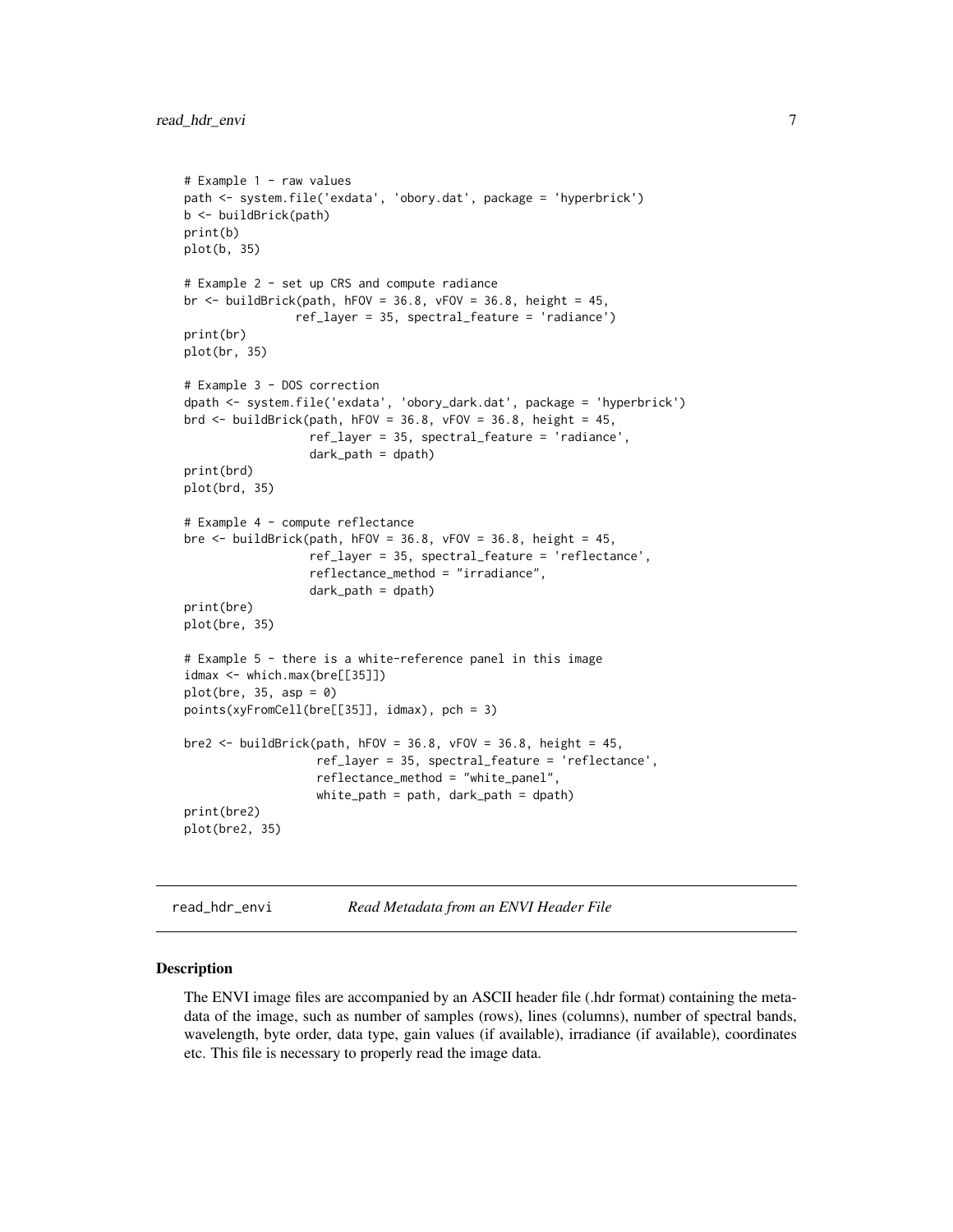<span id="page-7-0"></span>read\_hdr\_envi(path, hFOV = NULL, vFOV = NULL, height = NULL)

#### Arguments

| path   | A character giving the path for the header file (.hdr).                                                                                          |
|--------|--------------------------------------------------------------------------------------------------------------------------------------------------|
| hFOV   | (Optional, numeric) The horizontal Field Of View (in degrees) of the sensor.<br>Note: this is used to calculate the spatial extent. See Details. |
| vFOV   | (Optional, numeric) The vertical Field Of View (in degrees) of the sensor. Note:<br>this is used to calculate the spatial extent. See Details.   |
| height | (Optional, numeric) The flight altitude (in meters). Note: this is be used to<br>calculate the spatial extent. See Details.                      |

## Details

The geographical coordinates (xy) registered in the header file are automatically retrieved. Please be aware that read\_hdr\_envi uses the string "gps" to search this field in the header file. If necessary, rename this field in the header file.

If the arguments hFOV, vFOV and height are passed, read\_hdr\_envi will automatically compute the UTM zone and the spatial extent, and set up the coordinate reference system.

## Value

A list of the following:

- $\dim$  An integer vector with the dimensions of the image: number of columns  $(x)$ , rows  $(y)$  and layers (spectral bands).
- wavelength A numeric vector of the wavelength registered, the same length as the number of layers (spectral bands).
- gain A numeric vector of gain values of each spectral band.
- **irradiance** A numeric vector of the solar irradiance values registered by the corresponding sensor at each spectral band. Please check the unit (usually  $W/(m^2 \mu m \text{ sr}))$  with the manufacturer specifications.
- coordinates A numeric matrix with the geographic coordinates (xy) registered by the sensor at each spectral band.
- extents A four-column numeric matrix with the spatial extents (xmin, xmax, ymin, ymax), in UTM, of each spectral band. This is NULL if the optional arguments are not passed.
- CRS The Coordinate Reference System of the spatial extents. This is NULL if the optional arguments are not passed.

#### See Also

[buildBrick\(\)](#page-4-1)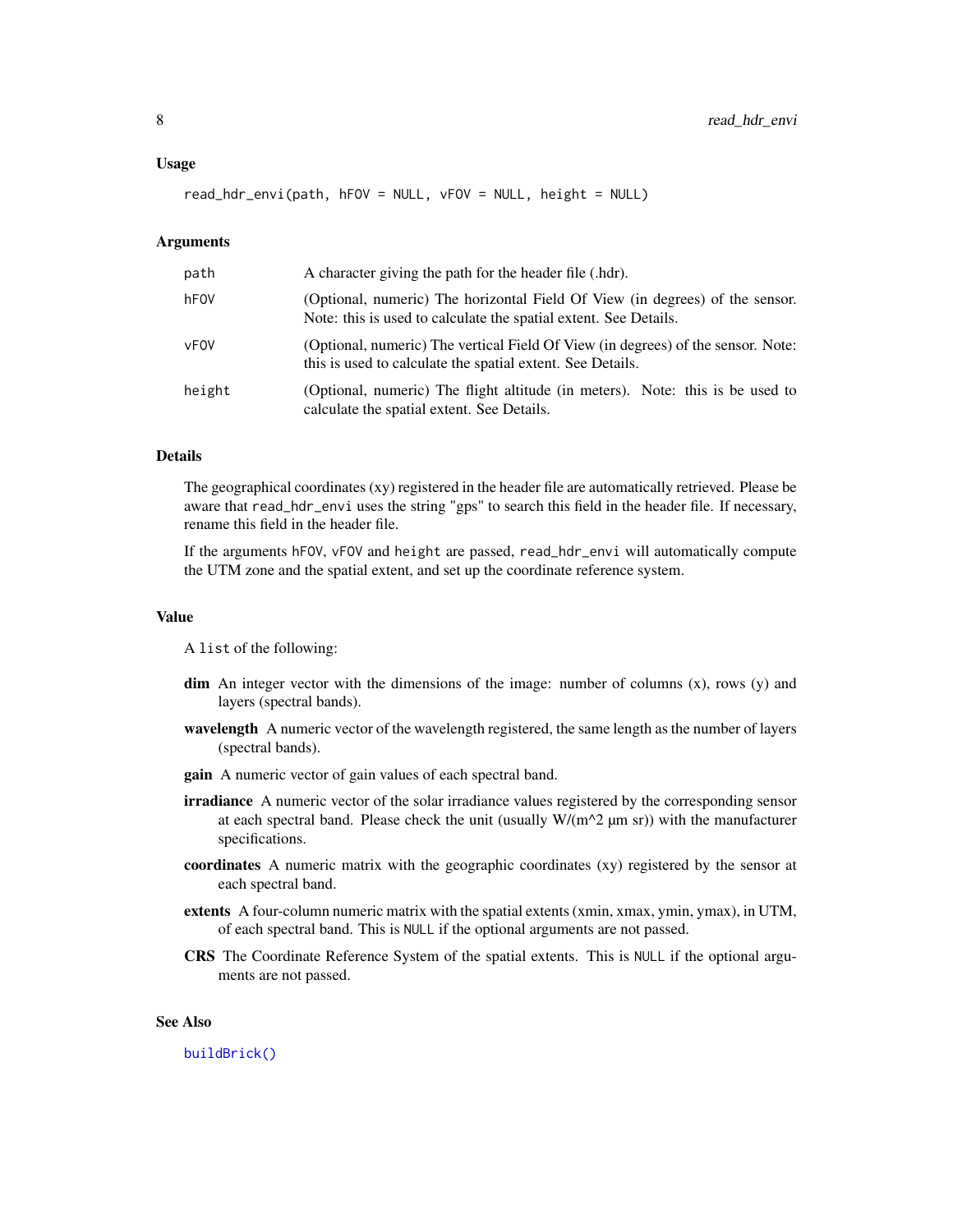## <span id="page-8-0"></span>registerBand 9

### Examples

```
# Example 1
path_hdr <- system.file('exdata', 'obory.hdr', package = 'hyperbrick')
readLines(path_hdr)
read_hdr_envi(path_hdr)
# Example 2 - set up the CRS to UTM and retrieve extents
read\_hdr\_envi(path\_hdr, hFOV = 36.8, vFOV = 36.8, height = 45)
```
<span id="page-8-1"></span>

registerBand *Single Band-to-Band Registration (Translation)*

## Description

Hyperspectral image acquisition normaly causes spatial misalignment between the spectral bands (layers) due to both equipment (such as band-to-band recording delay) and external factors (e.g. sensor vibrations). In this case, a geometric correction is necessary for remote sensing applications such as combining/merging spectral bands. This function uses the HOG (Histogram of Oriented Gradient) descriptor in order to find the optimal translation (xy shift) on a 'slave' band to be spatially align with a 'master' (reference) band.

#### Usage

```
registerBand(slave, master, ncells = 24, orient = 8)
```
## Arguments

| slave  | An object of class RasterLayer (from package raster).                                                                                          |
|--------|------------------------------------------------------------------------------------------------------------------------------------------------|
| master | An object of class RasterLayer (from package raster).                                                                                          |
| ncells | An integer giving the number of cells to compute the oriented gradients of the<br>HOG descriptor. Default is 24. See OpenImageR:: HOG().       |
| orient | An integer giving the number of orientations to compute the oriented gradients<br>of the HOG descriptor. Default is 8. See OpenImageR:: HOG(). |

#### Details

The affine parameters are estimated using a general optimization algorithm. This function only estimates translation parameters. To register bands also with rotation fixes, please check [registerBand3\(\)](#page-9-1). But this should be used carefully, as rotation affects the spatial dimensions.

## Value

An object of the same classe as the input slave, with the fixed extent. An additional attribute called 'affine\_pars' is stored, containing the shift in x and y, in the same unit as the spatial extent of the image.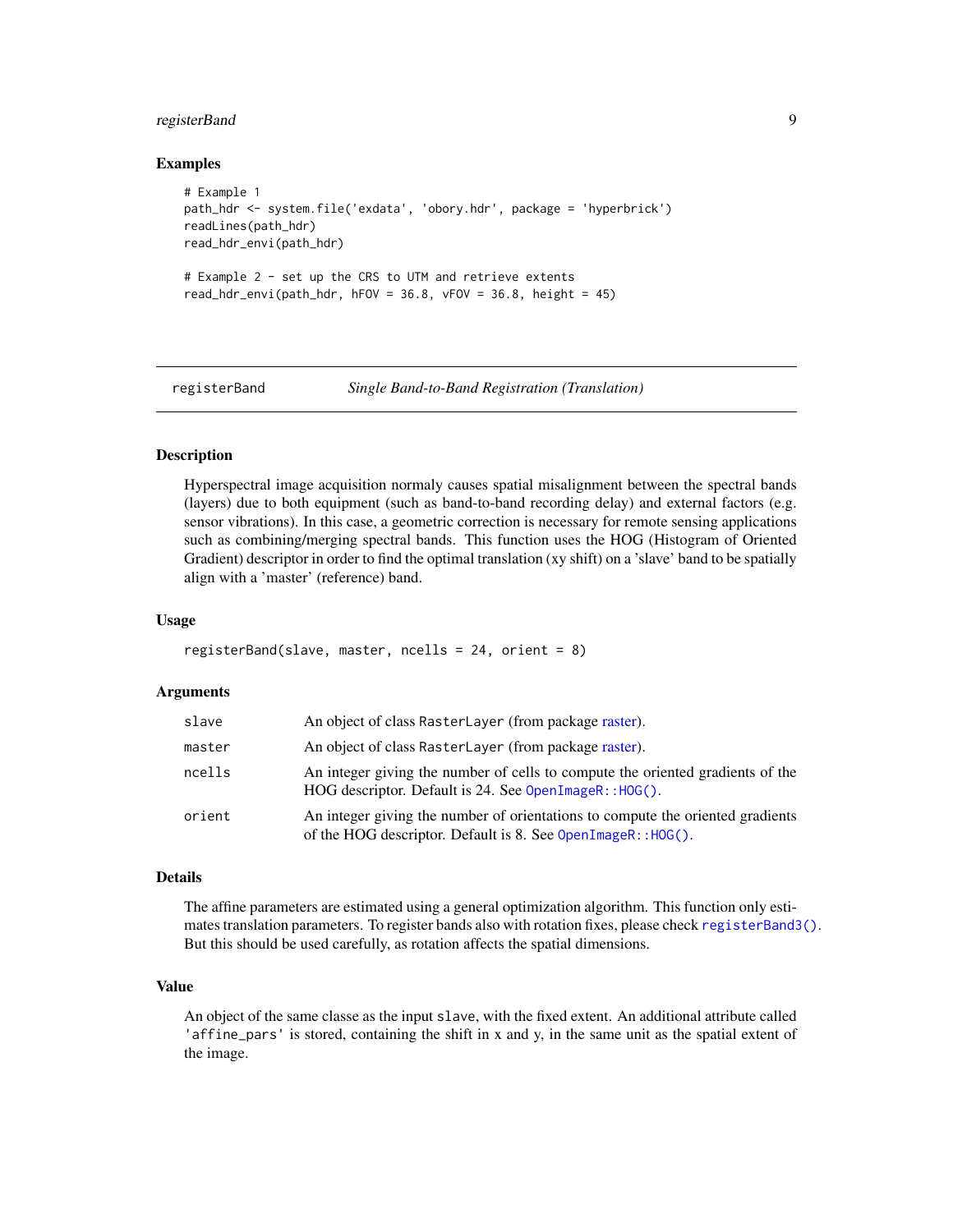## See Also

```
OpenImageR::HOG(), registerBrick(), registerBand3()
```
## Examples

```
# load an image
path <- system.file('exdata', 'obory.dat', package = 'hyperbrick')
dpath <- system.file('exdata', 'obory_dark.dat', package = 'hyperbrick')
im < - buildBrick(path, hFOV = 36.8, vFOV = 36.8, height = 45,
                ref_layer = 35, spectral_feature = 'radiance',
                dark<sub>-path</sub> = dpath)
print(im)
# check bands 11 (550 nm) and 35 (670 nm)
plot(im[[35]], col = gray-color(20), asp = 0)plot(im[[11]], add = TRUE, legend = FALSE,
    col = adjustcolor(heat.colors(20), 0.3))
# register band 11 to band 35
new11 <- registerBand(slave = im[[11]], master = im[[35]])
plot(im[[35]], col = gray-color(20), asp = 0)plot(new11, add = TRUE, legend = FALSE,
    col = adjustcolor(heat.colors(20), 0.3))
# see the xy shift on band 11
attr(new11, "affine_pars")
```
<span id="page-9-1"></span>

registerBand3 *Single Band-to-Band Registration (Rotation and Translation)*

## **Description**

Hyperspectral image acquisition normaly causes spatial misalignment between the spectral bands (layers) due to both equipment (such as band-to-band recording delay) and external factors (e.g. sensor vibrations). In this case, a geometric correction is necessary for remote sensing applications such as combining/merging spectral bands. This function uses the HOG (Histogram of Oriented Gradient) descriptor in order to find the optimal rotation angle and translation (xy shift) on a 'slave' band to be spatially align with a 'master' (reference) band.

#### Usage

```
registerBand3(slave, master, ncells = 24, orient = 8, start_affine)
```
## Arguments

| slave  | An object of class RasterLayer (from package raster). |
|--------|-------------------------------------------------------|
| master | An object of class RasterLayer (from package raster). |

<span id="page-9-0"></span>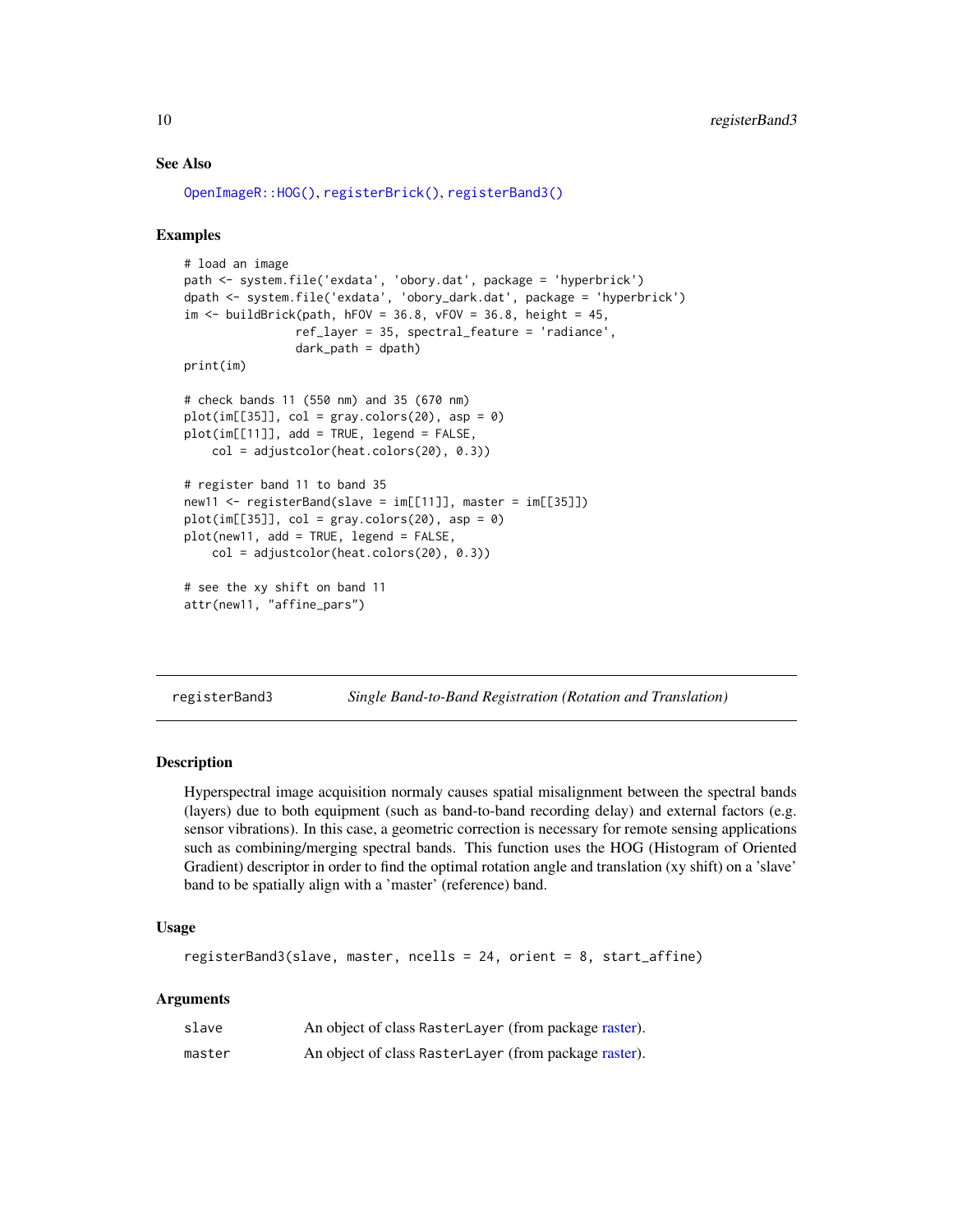## <span id="page-10-0"></span>registerBand3 11

| ncells       | An integer giving the number of cells to compute the oriented gradients of the<br>HOG descriptor. Default is 24. See OpenImageR:: HOG().                                                                                                                                                                                                                         |
|--------------|------------------------------------------------------------------------------------------------------------------------------------------------------------------------------------------------------------------------------------------------------------------------------------------------------------------------------------------------------------------|
| orient       | An integer giving the number of orientations to compute the oriented gradients<br>of the HOG descriptor. Default is 8. See $OpenImageR$ : : HOG().                                                                                                                                                                                                               |
| start_affine | A numeric vector containing the starting values for the affine parameters to be<br>optimized, i.e., the shift in x and y and the rotation angle (in degrees). Exam-<br>ple: start_affine = $c(1, 0, -2)$ , which indicates a shift of 1 in the x-axis, 0<br>in the y-axis and a clockwise (negative values) angle of 2 degrees. See more in<br>$affineBrick()$ . |

## Details

This should be used carefully, as rotation affects the spatial dimensions. It is recommended to try [registerBand\(\)](#page-8-1) first.

The affine parameters are estimated using a general optimization algorithm.

## Value

An object of the same classe as the input slave, with the fixed extent. An additional attribute called 'affine\_pars' is stored, containing the rotation angle (degrees) and the shift in x and y in the same unit as the spatial extent of the image.

## See Also

[OpenImageR::HOG\(\)](#page-0-0), [registerBrick\(\)](#page-11-1), [registerBand\(\)](#page-8-1)

```
p <- system.file('exdata', 'soybean.tif', package = 'hyperbrick')
im \leftarrow brick(p)print(im)
# see how layer 1 is misregistered
plot(im[[3]], col = gray-color(20), asp = 0)plot(im[[1]], add = TRUE, legend = FALSE,col = adjustcolor(terrain.colors(20), 0.6))
# remove the #s to run
# b1_reg <- registerBand3(slave = im[[1]], master = im[[3]],
# start_affine = c(0, 0, -2.5)# attr(b1_reg, "affine_pars")
# plot(im[[3]], col = gray-color(20), asp = 0)# plot(b1_reg, add = TRUE, legend = FALSE,
# col = adjustcolor(terrain.colors(20), 0.6))
```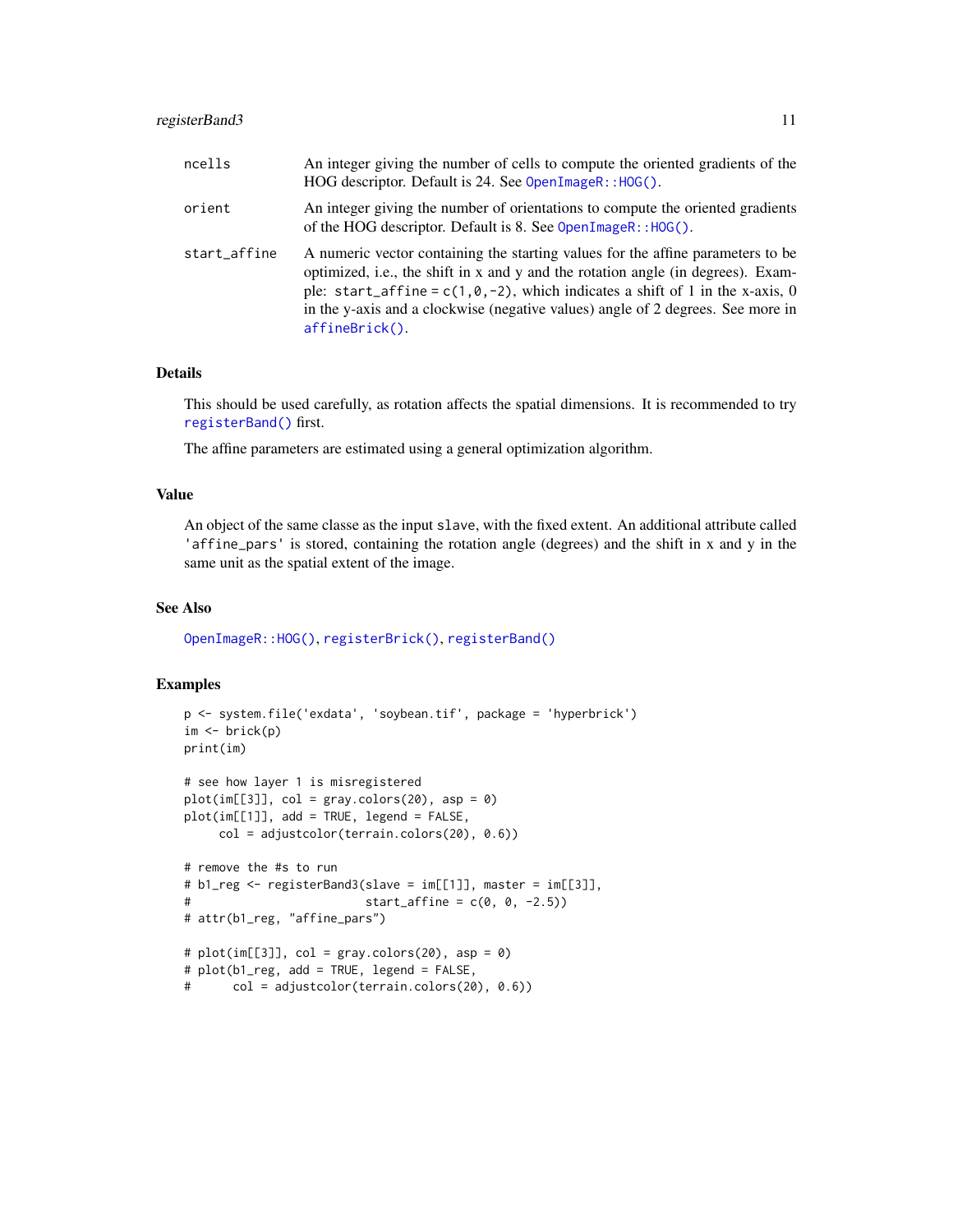<span id="page-11-1"></span><span id="page-11-0"></span>

#### Description

Hyperspectral image acquisition normaly causes spatial misalignment between the spectral bands (layers) due to both equipment (such as band-to-band recording delay) and external factors (e.g. sensor vibrations). In this case, a geometric correction is necessary for remote sensing applications such as combining/merging spectral bands. This function uses the HOG (Histogram of Oriented Gradient) descriptor in order to find the optimal translations (xy shift) on multiple 'slave' bands to be spatially align with a 'master' (reference) band. Parallel processing is allowed.

#### Usage

```
registerBrick(
  Brick,
  ref\_layer = 1,
  layers = "all",
  ncells = 24,
  orient = 8,
  cl = NULL\mathcal{L}
```
## Arguments

| <b>Brick</b> | An object of class RasterBrick or RasterStack (from package raster), con-<br>taining multiple layers (spectral bands).                                                                    |
|--------------|-------------------------------------------------------------------------------------------------------------------------------------------------------------------------------------------|
| ref_laver    | An integer indicating which layer (spectral band) should be used as reference<br>('master') to register all the others from. Default is 1, the first band.                                |
| layers       | Either the character "all" (default), which indicates that all bands should be<br>registered using ref_layer as reference, or a vector of integers specifying which<br>bands to register. |
| ncells       | An integer giving the number of cells to compute the oriented gradients of the<br>HOG descriptor. Default is 24. See OpenImageR:: HOG().                                                  |
| orient       | An integer giving the number of orientations to compute the oriented gradients<br>of the HOG descriptor. Default is 8. See $OpenImageR$ : : HOG().                                        |
| cl           | An integer indicating the number of parallel processes or an object created by<br>parallel::makeCluster(). Default if NULL.                                                               |

## Details

This should be used carefully, as rotation affects the spatial dimensions. The affine parameters are estimated using a general optimization algorithm.

#### Value

An object of the same classe as the input slave, with the fixed extent.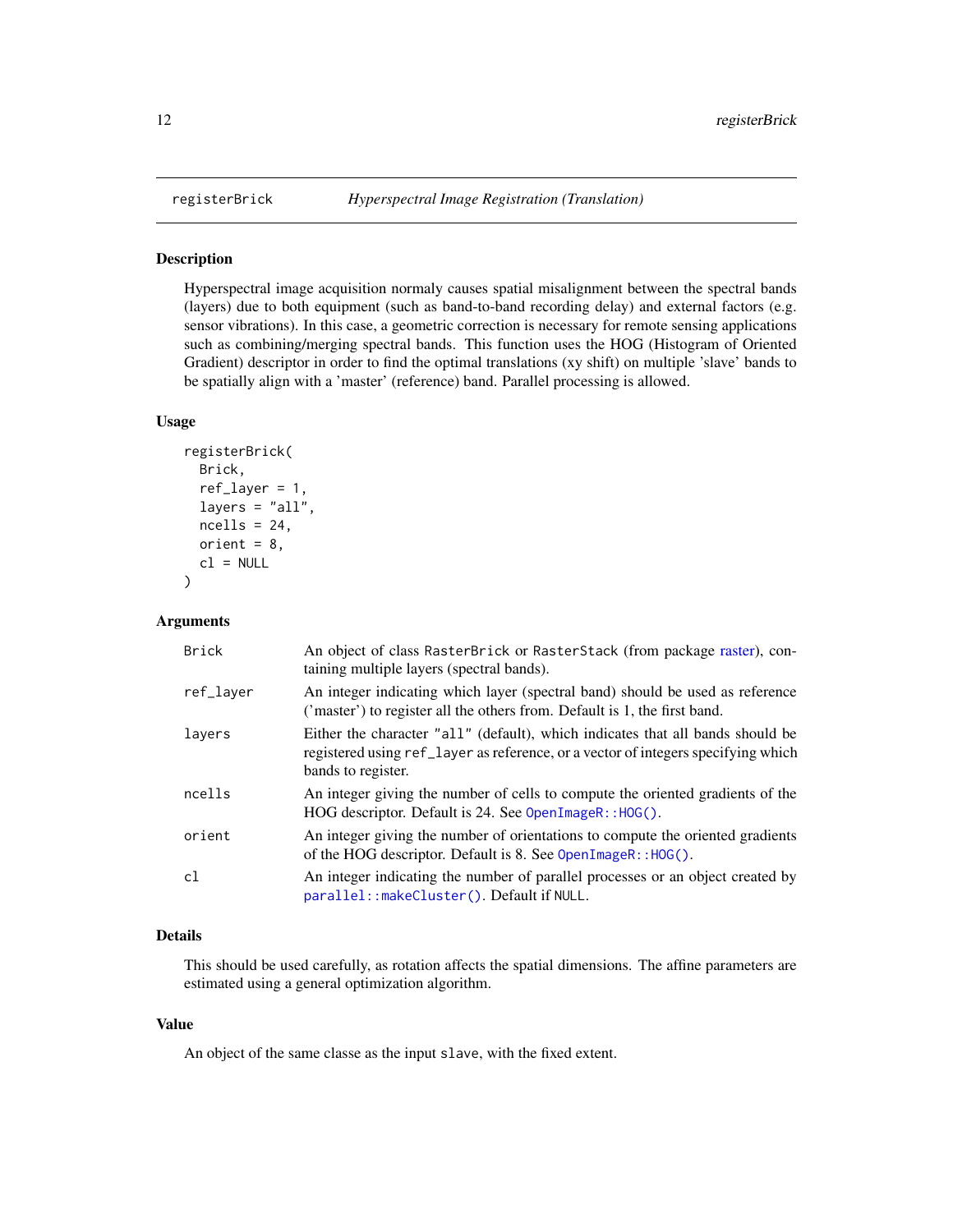#### <span id="page-12-0"></span>slideBrick 13

## See Also

```
OpenImageR::HOG(), registerBand(), registerBand3(), buildBrick()
```
## Examples

```
path <- system.file('exdata', 'obory.dat', package = 'hyperbrick')
dpath <- system.file('exdata', 'obory_dark.dat', package = 'hyperbrick')
im \le buildBrick(path, hFOV = 36.8, vFOV = 36.8, height = 45,
                 ref_layer = 35, spectral_feature = 'radiance',
                 dark_path = dpath)
print(im)
plotRGB(im, r = 63, g = 34, b = 11, stretch = 'lin')
imreg <- registerBrick(im, ref_layer = 35, layers = c(63, 34, 11))
imreg
plotRGB(imreg, stretch = 'lin')
```
<span id="page-12-1"></span>slideBrick *Sliding-Windows Statistics Over a Hyperspectral Image*

#### Description

Calculate focal statistics on a hyperspectral image using non-overlapping sliding windows.

## Usage

```
slideBrick(Brick, slide_windows, fun = median)
```
## Arguments

| Brick         | An object of class RasterBrick or RasterStack (from package raster), con-<br>taining multiple layers (spectral bands).                                                       |
|---------------|------------------------------------------------------------------------------------------------------------------------------------------------------------------------------|
| slide_windows | An object of class slide windows, which consists of a list of spatial extents<br>giving the location of the non-overlapping sliding windows that covers the entire<br>image. |
| fun           | A vectorized function indicating the statistics to be calculated within each sliding-<br>windows, e.g. median (default), mean, sd.                                           |

## Value

A vector or matrix containing the estimates of each sliding windows.

## See Also

[slideWindows\(\)](#page-13-1)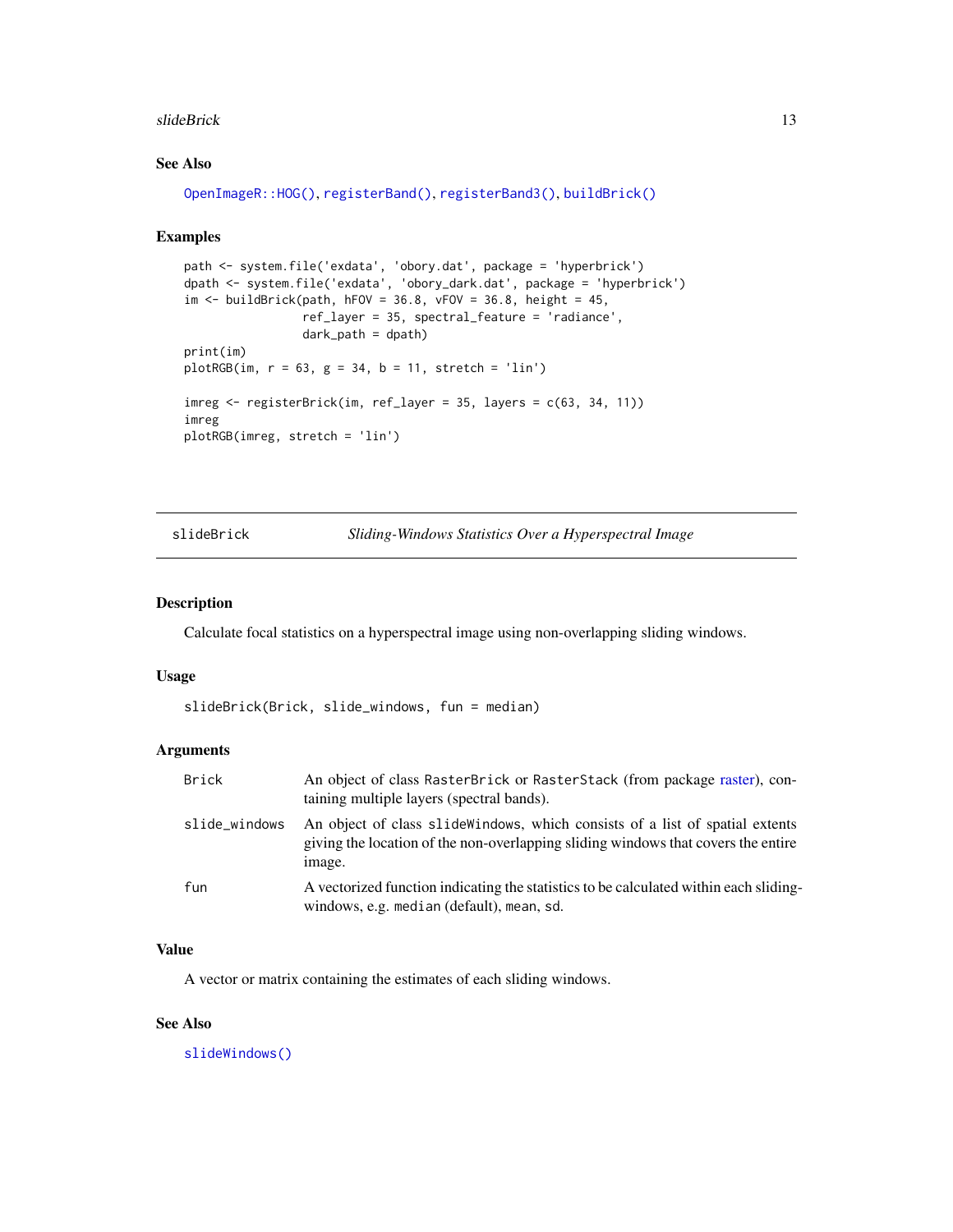## Examples

```
p <- system.file('exdata', 'obory.dat', package = 'hyperbrick')
im <- buildBrick(p, ref_layer = 35,
                spectral_feature = "radiance",
                hFOV = 36.8, vFOV = 36.8, height = 45)
print(im)
plotRGB(im, r = 63, b = 34, g = 11, scale = 90)ext <- extent(c(512700.2, 512715, 5769462, 5769477))
sw \le slideWindows(ext, n = c(7, 7))
lapply(sw, lines, col = "white") -> null_obj
sb <- slideBrick(im, sw, fun = mean)
head(sb)
```
## <span id="page-13-1"></span>slideWindows *Create Sliding Windows Over a Spatial Object*

## Description

Create a prefixed number of non-overlapping sliding windows that cover the entire extent of a spatial object.

## Usage

slideWindows(x,  $n = c(8, 8)$ )

## Arguments

| X | A spatial object where an extent can be extracted from. Classes: Extent,       |
|---|--------------------------------------------------------------------------------|
|   | RasterLayer, RasterBrick, RasterStack (from package raster).                   |
| n | An integer vector of length two determining the number of divisions in x and y |
|   | directions. Default is $n = c(8, 8)$ , which creates 64 windows.               |

#### Value

An object of class slideWindows, which consists of a list of each sliding-windows extent.

## See Also

[slideBrick\(\)](#page-12-1), [raster::extent](#page-0-0)

<span id="page-13-0"></span>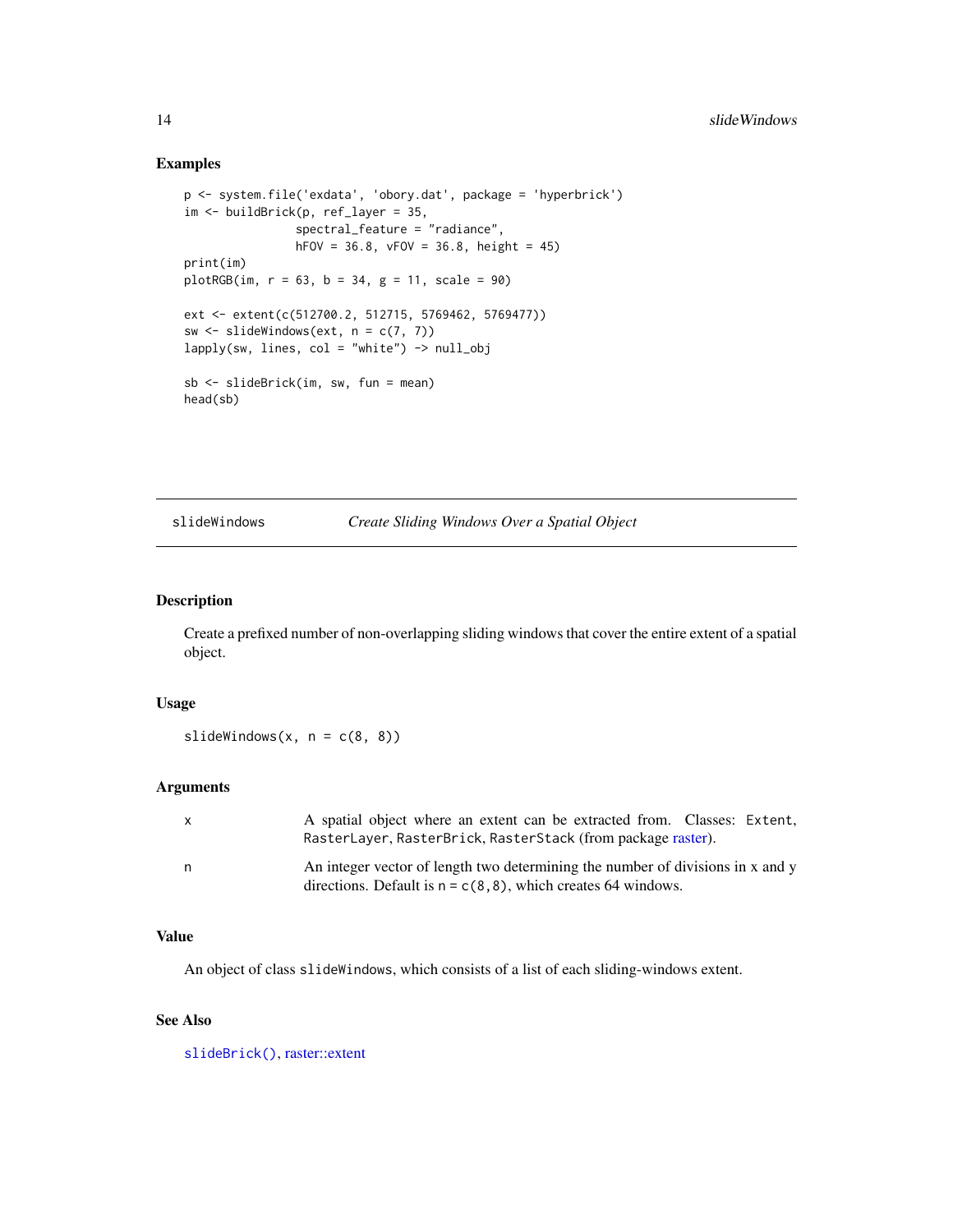## <span id="page-14-0"></span>viewSpectra 15

## Examples

```
# Example 1
p <- system.file('exdata', 'soybean.tif', package = 'hyperbrick')
im \leftarrow brick(p)plotRGB(im)
sw \le slideWindows(im, n = c(8, 8))
lapply(sw, lines) -> null_obj
lines(sw[[1]], col = "white", lw = 3)lines(sw[[64]], col = "white", lw = 3)# Example 2
ext <- extent(c(30, 350, 150, 230))
lines(ext, col = "red", lwd = 3)sw2 \leq slideWindows(ext, n = c(18, 6))
lapply(sw2, lines, col = "red") \rightarrow null\_obj
```
## viewSpectra *Spectral Signature of a Hyperspectral Image*

#### Description

Visualize statistics calculated through the bands of a hyperspectral image.

#### Usage

viewSpectra(x, ...)

#### Arguments

| X                       | A numeric matrix or vector containing the values to be plotted at each spectral |
|-------------------------|---------------------------------------------------------------------------------|
|                         | band (wavelength). Generally, an object obtained with slideBrick().             |
| $\cdot$ $\cdot$ $\cdot$ | Further graphical parameters. See par().                                        |

## See Also

[slideBrick\(\)](#page-12-1)

```
p <- system.file('exdata', 'obory.dat', package = 'hyperbrick')
im <- buildBrick(p, ref_layer = 35,
               spectral_feature = "radiance",
               hFOV = 36.8, vFOV = 36.8, height = 45)
plotRGB(im, r = 63, b = 34, g = 11, scale = 90, axes = TRUE)sw <- slideWindows(im)
lapply(sw, lines, col = "white") -> null_obj
```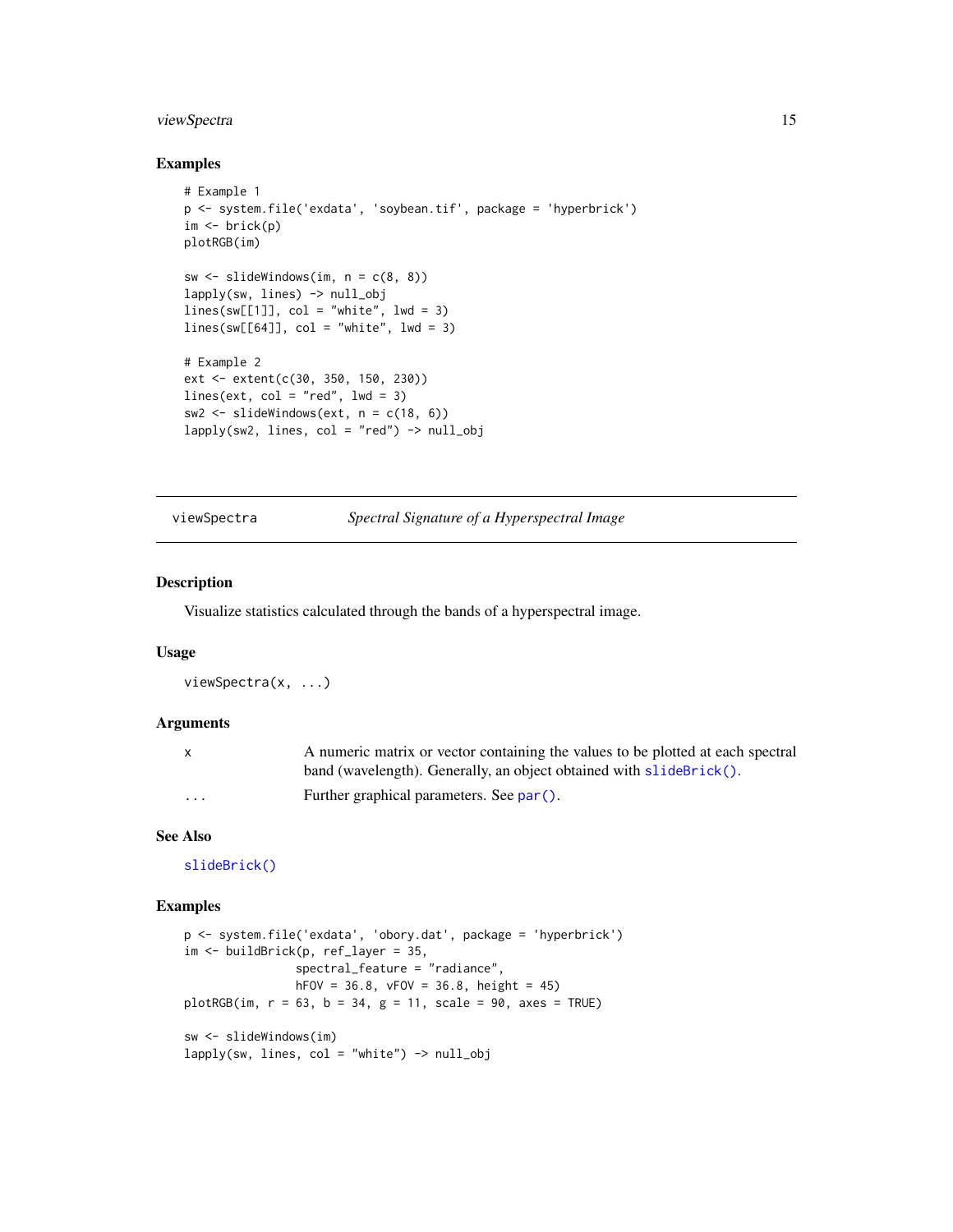sb <- slideBrick(im, sw, fun = mean) head(sb) viewSpectra(sb, ylab = "Radiance")